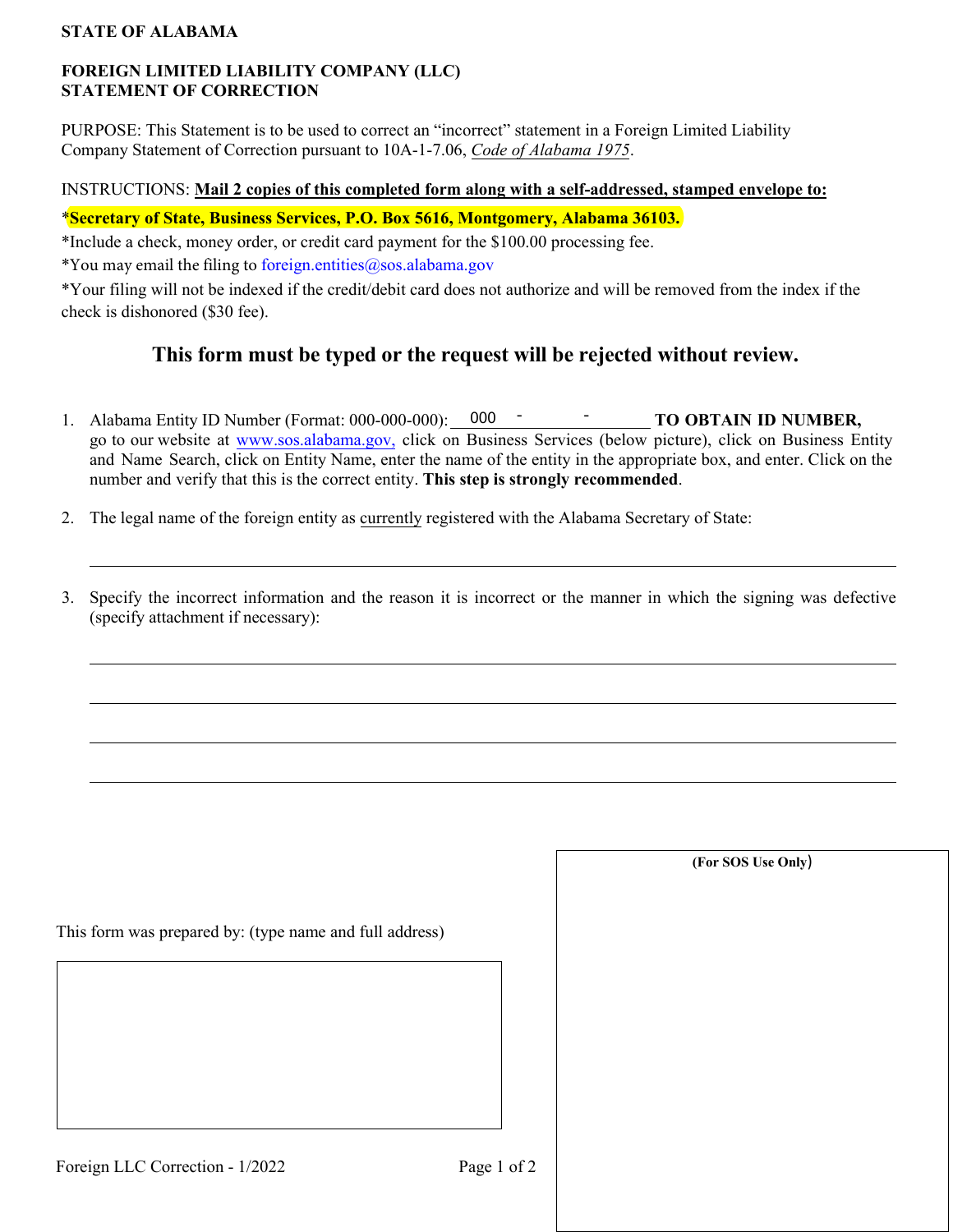# FOREIGN LIMITED LIABILITY COMPANY (LLC)<br>STATEMENT OF CORRECTION

4. Correct the incorrect information or defective signature (specify attachment if necessary):

 $\frac{1}{\text{Date (MM/DD/YYYY)}}$ 

Typed name and title of signature below

Signature of person authorized to sign per 10A-1-4.01